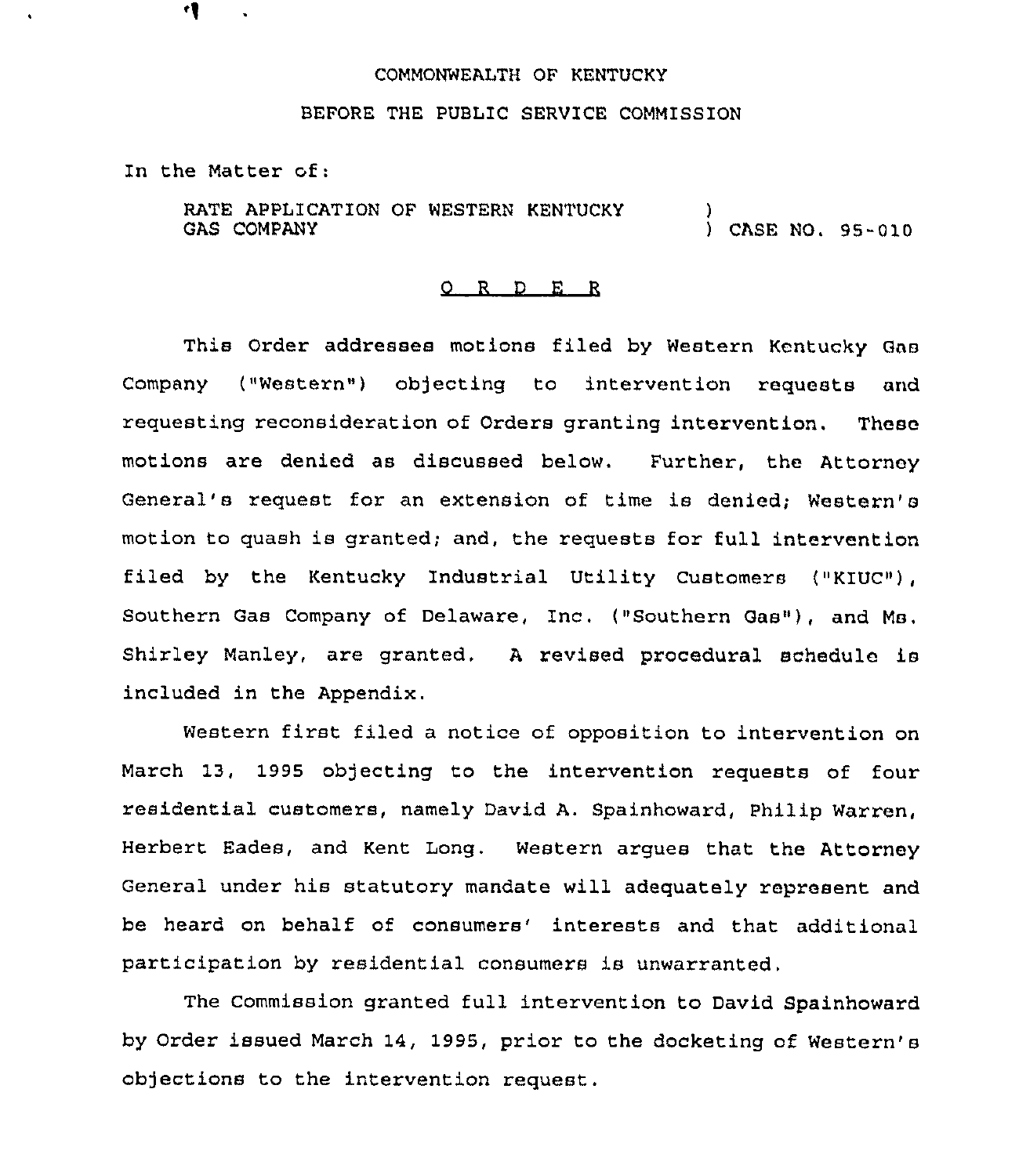On March 10, 1995, Western filed a memorandum opposing the motion of CMS Gas Marketing ("CMS") to intervene and on March 15, 1995 filed a memorandum opposing the requests for intervention made by Commonwealth Energy Services ("CES") and Southern Gas. Western objects to granting intervention to these parties claiming the requests to intervene are deficient in both form and content. In addition, Western again suggests the Attorney General' participation should ensure adequate protection of all consumer interests and argues numerous intervenors will unduly complicate the proceeding.

 $\mathbf{C}^{(1)}$ 

By Orders entered March 14, 1995, the Commission granted full intervention to both CES and CMS. Southern Gas's request is still pending before the Commission,

On March 21, 1995, Western filed a motion for reconsideration requesting the Commission reconsider its decisions granting intervention to Mr. Spainhoward, CES and CMS. The other three residential customers, Messrs. Warren, Eades, and Long, did not request to participate in the case and their letters were treated as protests. In addition to its prior objections, Western requests the Commission order Mr. Spainhoward, CES, and CMS to respond to a data request "so that the Commission might have additional information on which to base a decision regarding the intervention of these parties."

The Commission is unpersuaded by the arguments advanced by Western. Although the Attorney General has intervened in this proceeding, his intervention should not preclude intervention by

 $-2-$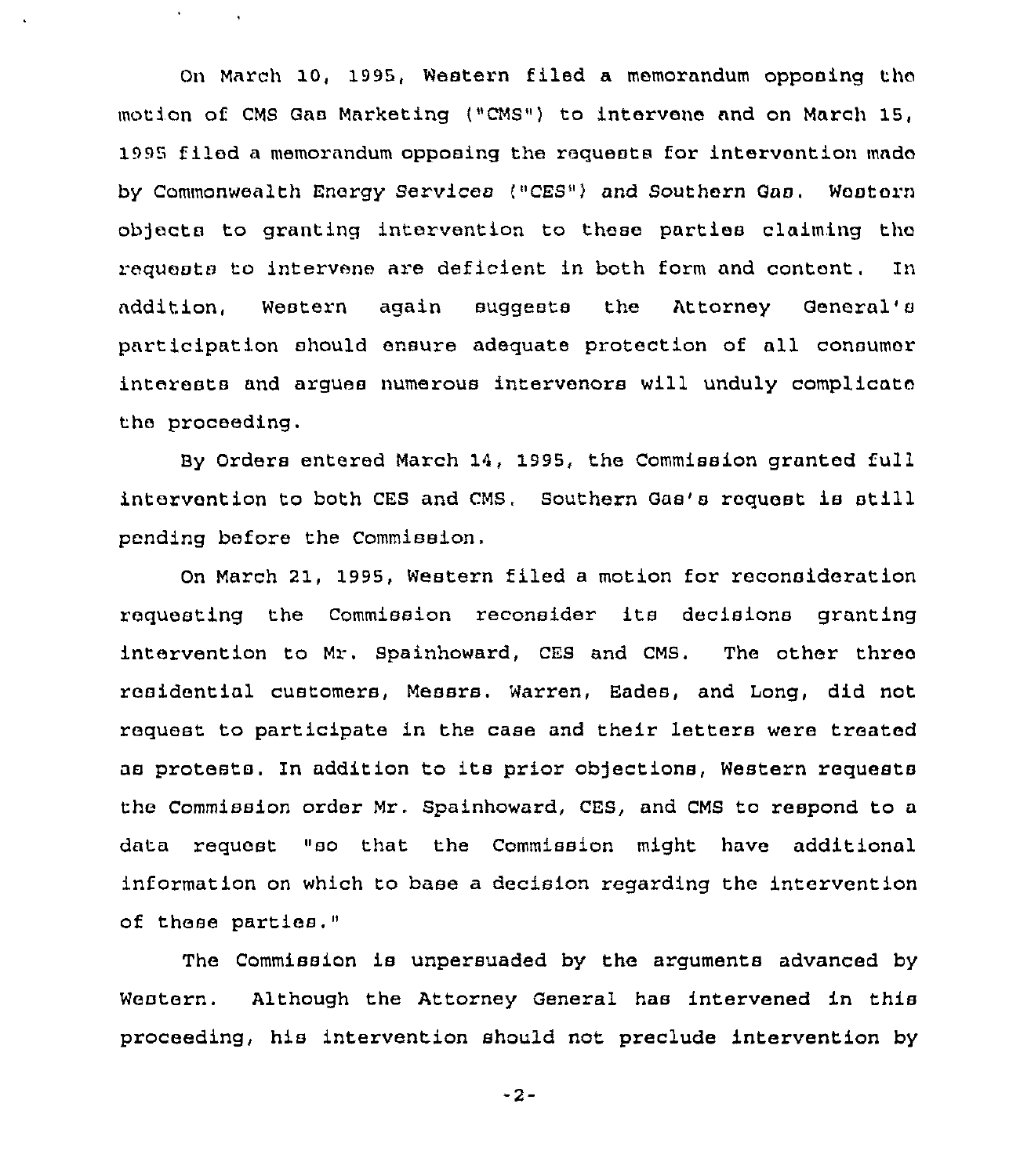any other party, Mr. Spainhoward, in his response to Western's motion filed April 7, 1995, suggests that it is impossible at this time to tell whether his interests could be represented by the Attorney General. Western has refused his request to obtain a copy of the rate Application, a copy of the prefiled teatimony, a procedural schedule and a copy of the Attorney General's data roquost. Without any of those documents Mr. Spalnhoward in unable to detormino if aomo portion of his intorast can bo adequately represented by tho Attornoy General,

 $\mathbf{v}$ 

By his own admission in past cases before the Commission, the Attorney General represents residential rather than commercial and industrial customers' interosts. In its response to Western's motion, CMS states that it is <sup>a</sup> customer of Western's purchasing pipelino capacity from Western on a regular basis,

CES points out in ita rosponso that it has froquont and substantive contact with Wostorn cmploycoa and han boon rotained by cortain Western customora to represent their interests in natural gas matters, Thus, CES's interest is akin tc that of KIUC. Tho Commission also notes that both Western and CE9 aro partioa in tho pending Administrative Case No. 346,<sup>1</sup> Thus CES's activities should be known to Woatern, Baaed upon tho roprosontationa of CES and CMS, the Commission finds that its prior orders granting full intervention should not be vacated,

 $\mathbf{1}$ Administrative Case No. 346, An Investigation of the Impact of the Federal Energy Regulatory Commission's Order 636 on Kentucky Consumers and Suppliers of Natural Gaa.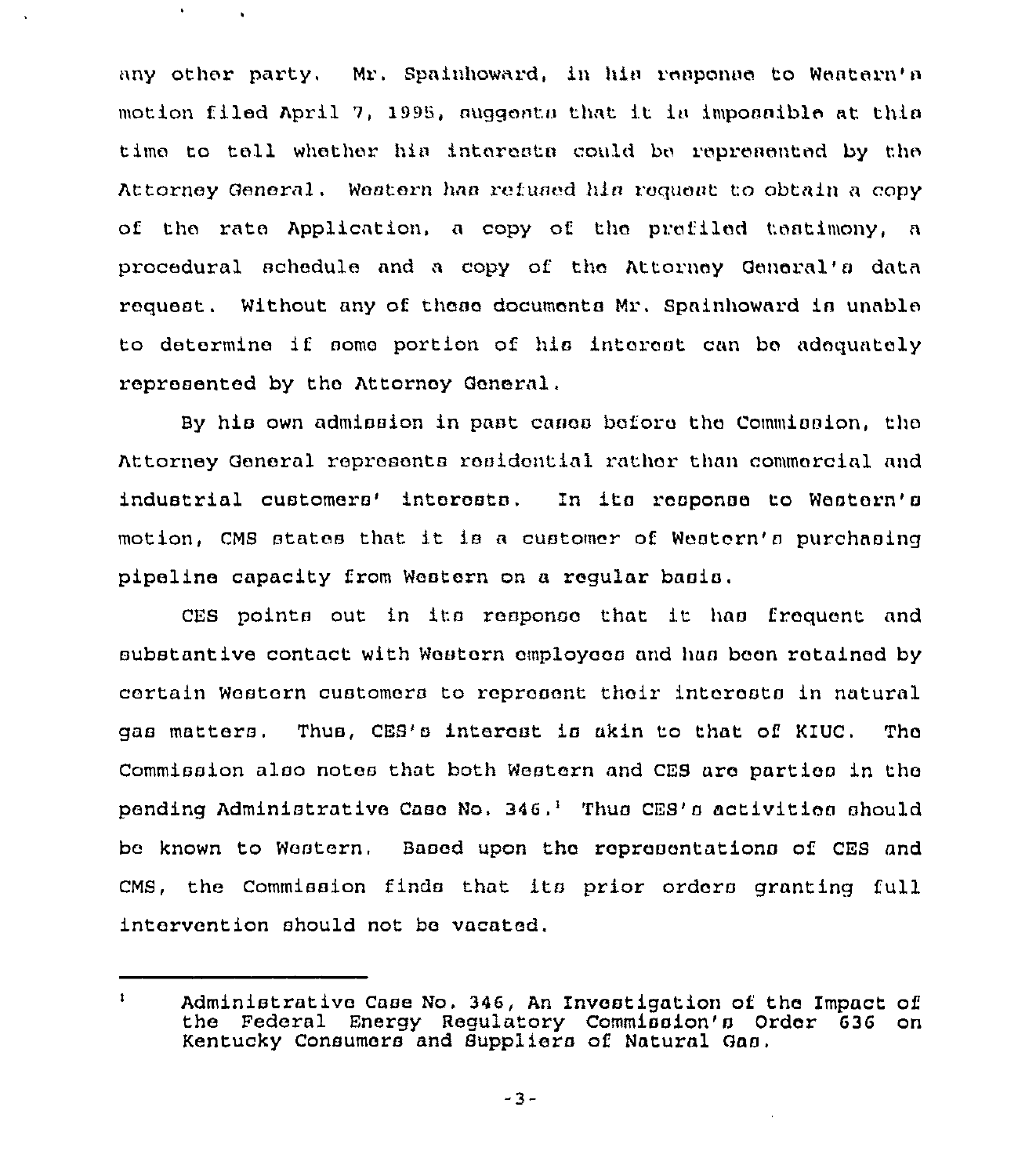Southern Gas argues that ita interest as set forth in its original request was sufficient to justify intervention. Southern Gas further states that it has been marketing and selling natural qas in Kentucky since 1983 and has numerous customers within tho Western system. Based upon the foregoing, the Commission finds that Southern's request for full intervention should be granted.

On March 23, 1995, Western filed a notice of opposition to the intervention requests of Bernard Standard and W. W, Bryan, Jr. Both are residential customers of Western and Mr, Bryan is the Mayor of Hopkinsville, Kentucky, which has granted Western a franchise to provide natural gas service within the city limits. Mr, Standard did not request intervention and his letter has been treated as a protest letter for purposes of this case. To the extent that Mayor Bryan represents the citizens of Hopkinsville, and Western is the city's franchisee, limited intervention should be granted.

On March 23, 1995, the Attorney General filed a motion for an extension of time to file data requests in this case, The Attorney General cites staffing problems as grounds for excusable neglect. On March 27, 1995, Western responded objecting to the Attorney General's request arguing that the Attorney General received the application on February 1Q, 1995 the same day the application was filed with the Commission. Western further argues that the data requests filed with the Attorney General's motion are vague, ambiguous, disorganized and duplicative. The Attorney General has requested information to be provided in a format that does not

 $-4-$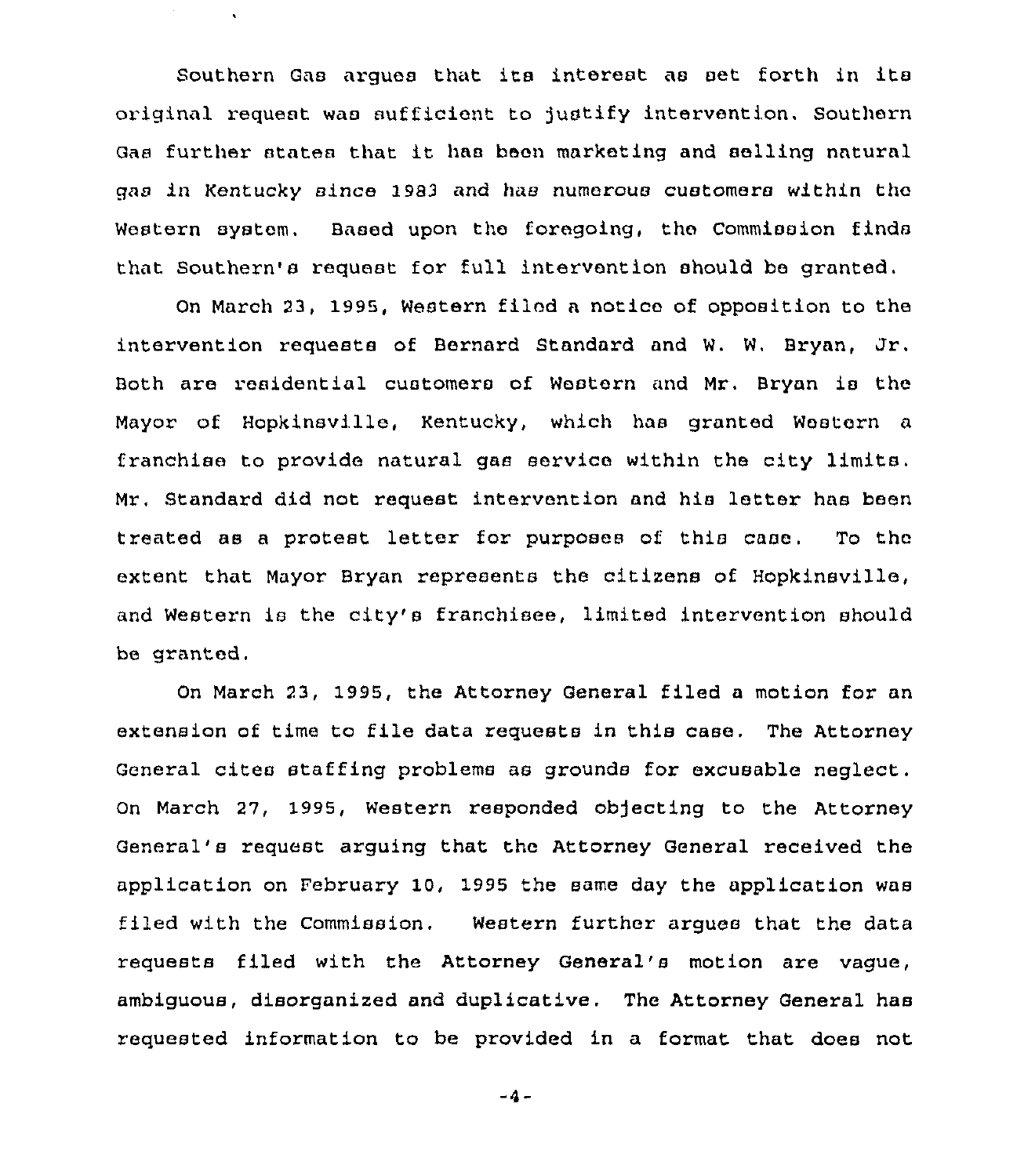currently exist. ln addition, the Attorney General has requested the production of voluminous information requiring the compilation of multi-year reports and extensive affiliate information. Rather than produce this information, Western offers to make this information available at the company office or at counsel's office. The Commission deems this offer sufficient compliance with the Attorney General's request.

 $\mathbf{r}$  .

On April 5, 1995, the Attorney General served a "continuing" first round data request on Western. Western moved to quash the request on April 6, 1995, The Attorney General's first set of data requests totalled 339 questions with multiple parte, while the "continuing" first round request contains an additional 91 questions. The Commission agrees with Western that a data request consisting of 430 questions with multiple subparts appears excessive, The motion to file additional data requests should be denied. The motion to quash the "continuing" first round data request filed April 5, 1995 should be granted.

Motions for full intervention filed by KIUC and Shirley Manley are also pending. Although by the standard set forth in its objections Western would deem these petitions deficient in both form and content, Western has not objected to the intervention of either. Full intervention should be granted to both.

On April 12, 1995, the Attorney General filed a motion to compel Western to respond to the Attorney General's March 23, 1995 data request. As we have directed Western herein to make the

-5-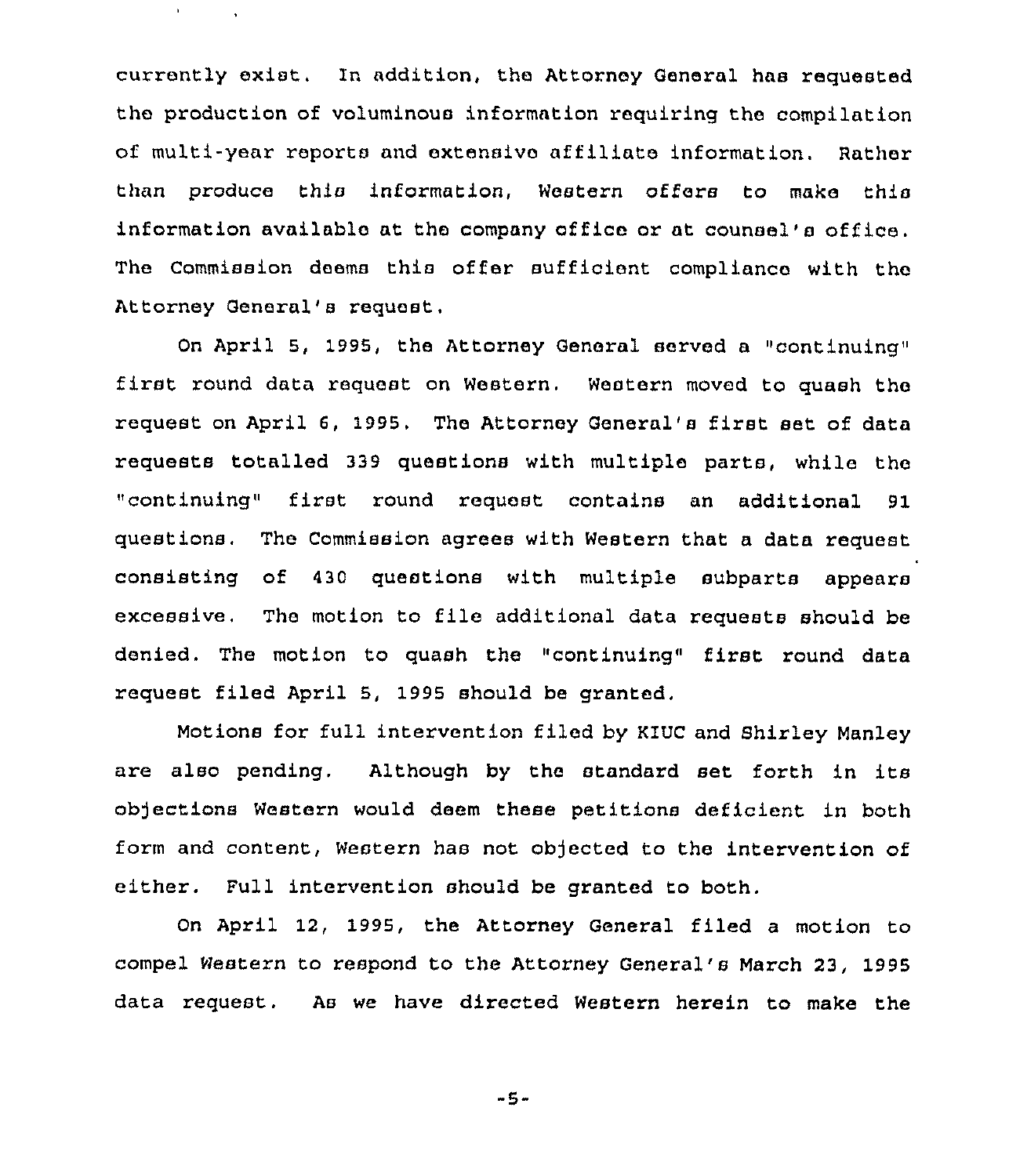information available to tho Attorney General and other parties, a ruling on this motion is unnecessary.

IT IS THEREFORE ORDERED that:

 $\epsilon$ 

I, Western's request for reconsideration of Orders granting intervention to Mr. Spainhoward, CES, and CMS is denied.

2. The motions to intervene filed by Southern Gas, KIUC, and Shirley Manley are granted.

3, Southern Gas, KIUC, and Ms. Manley each shall be entitled to the full rights of a party and shall be served with the Commission's Orders and with filed testimony, exhibits, pleadings, correspondence, and all other documents submitted by partiea after the date of this Order,

 $4.1$ Should Southern Gas, KIUC or Ms. Manley file documents of any kind with the Commission in the course of these proceedings, they shall also serve <sup>a</sup> copy of the documents on all other parties of record.

5. W. W. Bryan, Jr., Mayor of Hopkinsville, Kentucky, is granted limited intervention, Mr. Bryan shall be entitled to the full rights of a party at any hearing and shall be served with the Commission Orders but shall not be served with filed testimony, exhibits, pleadings and all other documents submitted by parties and shall not be certified as a party for the purpose of receiving service of any petitions for rehearing or petition for judicial review. Mr. Bryan shall serve on all parties a copy of any and all documents filed with the Commission.

-6-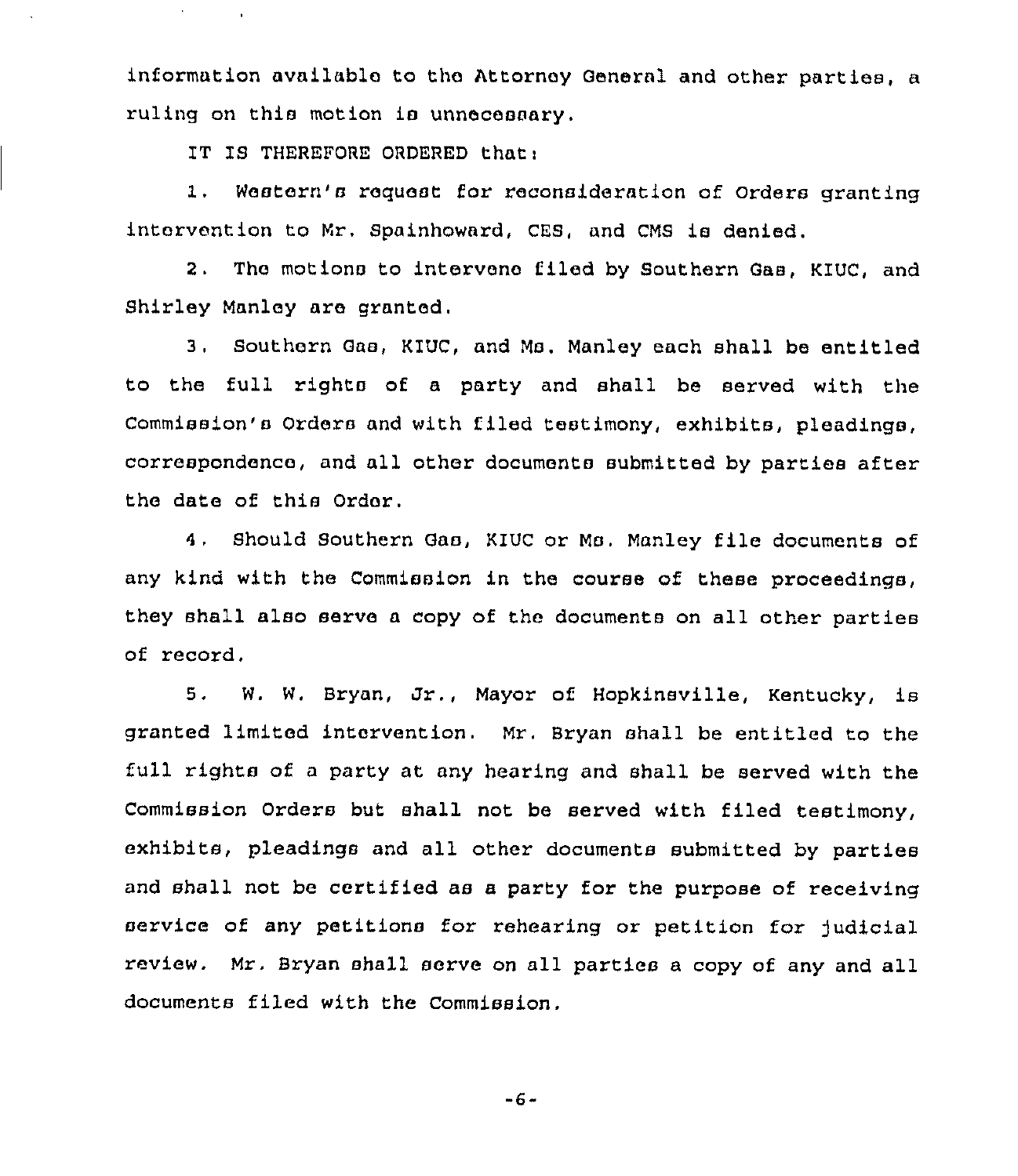6. The Attorney General's motion for an extension of time is denied.

7. Western's motion to quash is granted. Western shall make the information requested by the Attorney General in his first data request available at a time and place convenient to both parties. Any other party desiring to do so shall be allowed to view the information under the same conditions as the Attorney General. Western shall file one copy of the information with the Commission for inclusion in the public record. Western shall immediately provide a copy of the application and prefiled testimony to Mr. Spainhoward.

8. The revised procedural schedule, attached as an appendix to this Order, shall be followed by all parties to this proceeding. Extensions of time or other motions requiring adjustments to the procedural schedule will be granted only for the most compelling reasons.

Done at Frankfort, Kentucky, this 14th day of April, 1995.

PUBLIC SERVICE COMMISSION Commiss:

ATTEST:

Kul Executive Director